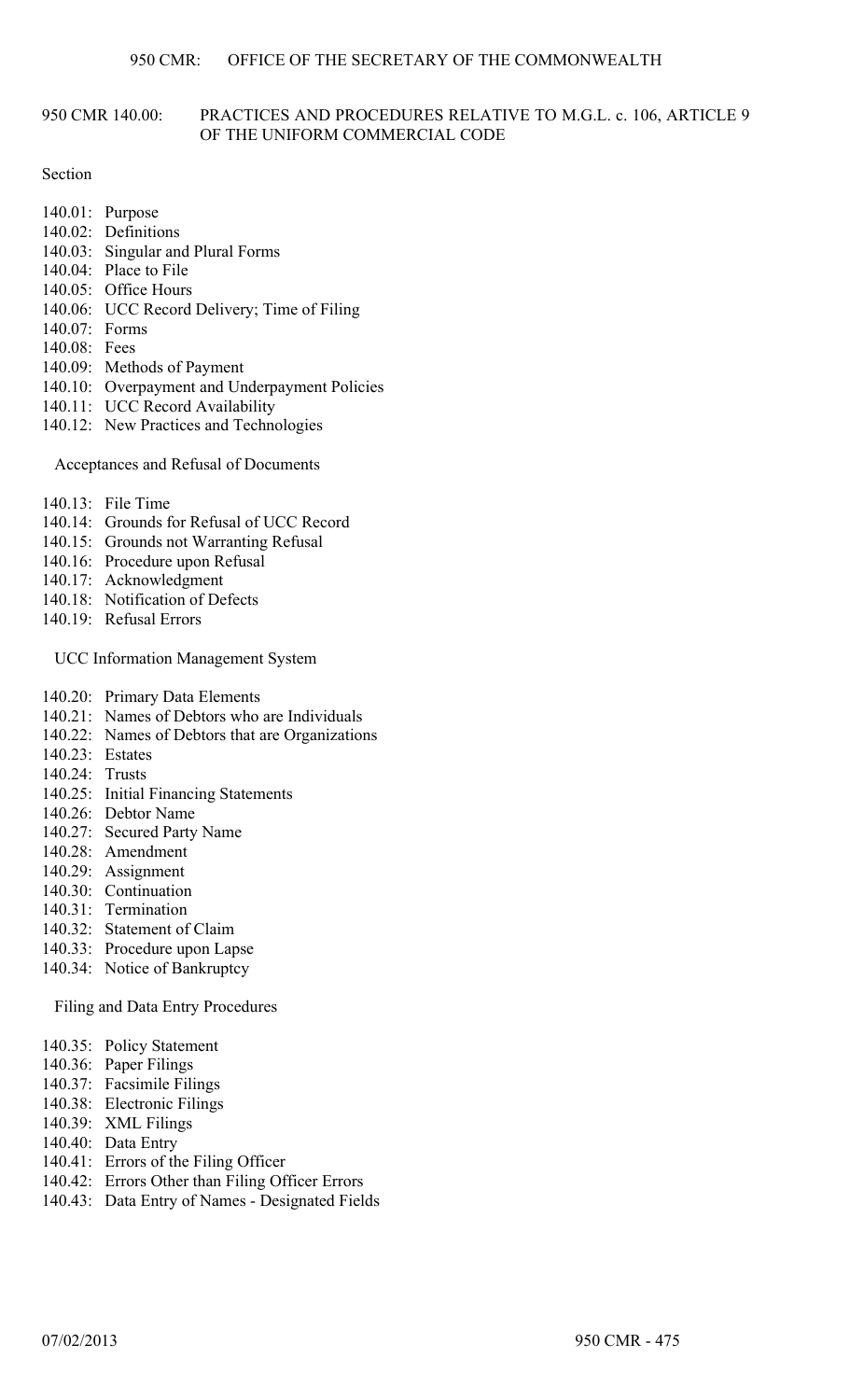### 140.00: continued

- 140.44: Data Entry of Names No Designated Fields
- 140.45: Verification of Data Entry
- 140.46: Archives

# Search Requests

- 140.47: General Requirements
- 140.48: Search Requests
- 140.49: Search Logic
- 140.50: Search Reports

# 140.01: Purpose

(1) 950 CMR 140.00 describes the practices and procedures of the Uniform Commercial Code Section of the Office of the Secretary of the Commonwealth relative to Revised Article 9 of the Uniform Commercial Code (UCC). They do not apply to a filing office in which mortgages or records of mortgages on real property are required to be filed or recorded.

(2) The duties and responsibilities of the filing officer with respect to the administration of the UCC are ministerial. In accepting for filing or refusing to file a UCC record pursuant to 950 CMR 140.00, the filing officer does none of the following:

- (a) Determine the legal sufficiency or insufficiency of a record.
- (b) Determine that a security interest in collateral exists or does not exist.
- (c) Determine that information in the record is correct or incorrect, in whole or in part.
- (d) Create a presumption that information in the record is correct or incorrect, in whole or in part.

# 140.02: Definitions

For the purposes of 950 CMR 140.00 *et seq*., the following words and abbreviations shall, unless the context otherwise indicates, have the following meanings:

Active Record means a UCC record that has been stored in the UCC information management system and indexed in, but not yet removed from, the searchable index.

# Address means either:

(a) street address, route number (may include box) or P.O. box number plus the city, state and zip code; or

(b) an address that purports to be a mailing address outside the United States.

Amendment means a UCC record that purports to amend the information contained in a financing statement. Amendments include assignments, continuations and terminations.

Assignment is an amendment that purports to reflect an assignment of all or a part of a secured party's power to authorize an amendment to a financing statement.

Continuation means an amendment that purports to continue the effectiveness of a financing statement.

Electronic Transmission means any method accepted by the Secretary of the Commonwealth for the transmission by electronic format of financing statements, request for information or associated information.

File Number means the unique identifying information assigned to a UCC record by the filing officer for the purpose of identifying the record in the filing officer's information management system. For a filing made prior to February 19, 2001, the file number is an eight-digit number. The first two digits indicate the year the record was filed. For filings made on or after February 19, 2001, the file number is a 12-digit number. The file number includes three segments: the year of the filing expressed as a four-digit number, followed by a unique six-digit number and ending with a two-digit verification number assigned algorithmically (the "check digit").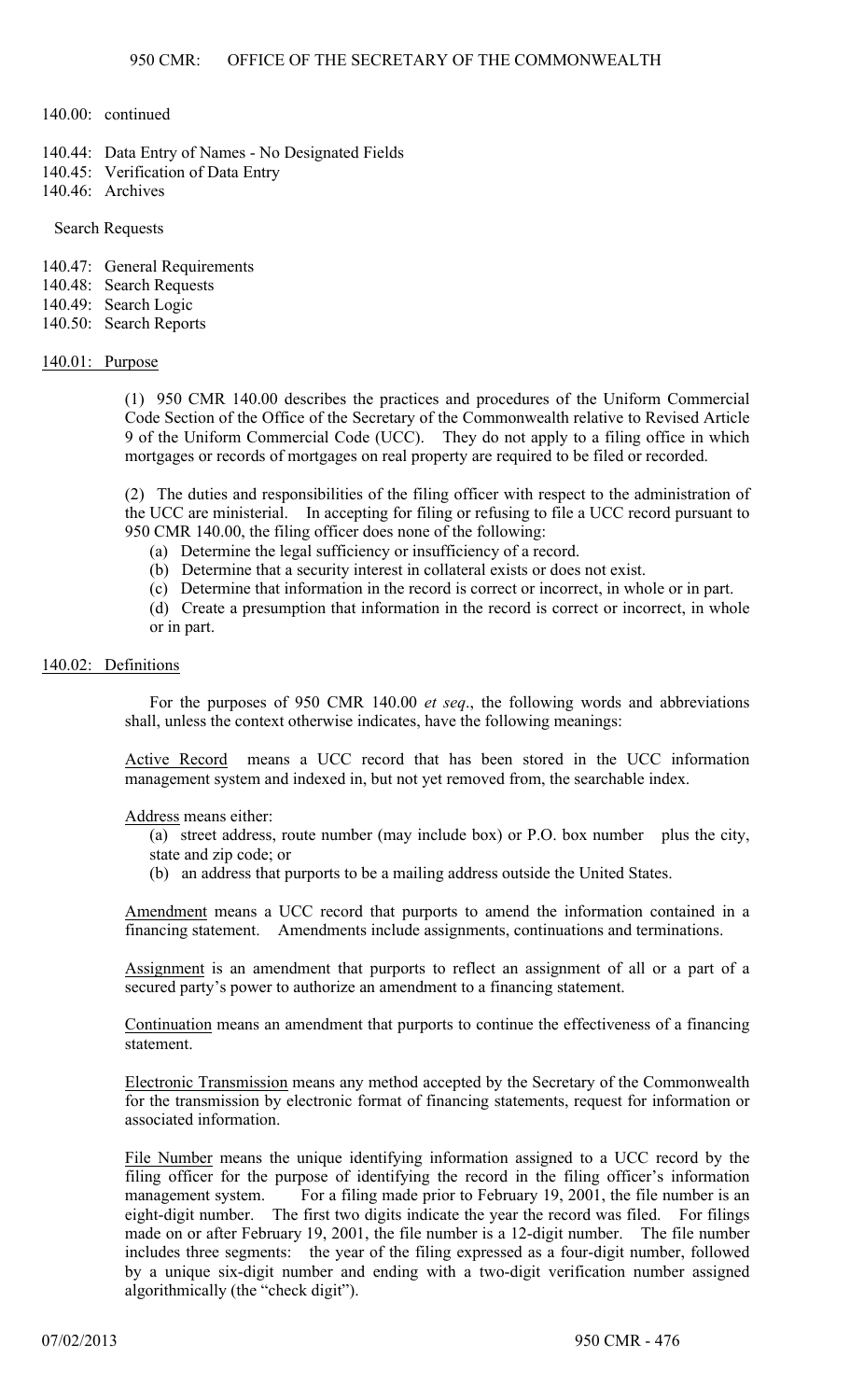### 140.02: continued

Filer means a person providing information in a Uniform Commercial Code record or information request, or a service provider who acts as a filer's representative in the filing process, but does not include a person responsible merely for the delivery of the document to the filing office, such as the postal service or a courier service.

Filing Office and Filing Officer mean the Office of the Secretary of the Commonwealth.

Filing Officer Statement means a statement entered into the filing office's UCC information management system to correct an error made by the filing officer.

Financing Statement means a record or records composed of an initial financing statement and any filed records relating to the initial financing statement.

Individual means a human being, or a decedent in the case of a debtor that is such decedent's estate.

Information Statement means a UCC record that indicates that a financing statement is inaccurate or wrongfully filed.

Initial Financing Statement means a financing statement containing the information required by M.G.L. c. 106, § 9-502, which, when filed, creates the initial record in the Uniform Commercial Code information management system. A UCC record that does not identify itself as an amendment or identify an initial financing statement to which it relates, as required by M.G.L. c. 106,  $\S$  9-512, 9-514 or 9-518 is an initial financing statement.

Lapse Date means the same date of the same month in the fifth year after filing or in the relevant subsequent fifth anniversary if a timely continuation statement has been filed. If the initial financing statement indicates that it is filed with respect to public finance or manufactured home transaction, the lapse date is the same day of the month in the  $30<sup>th</sup>$  year after filing. In the case of a leap year, the relevant anniversary date for a February  $29<sup>th</sup>$ filing date shall be March  $1<sup>st</sup>$  in the fifth or  $30<sup>th</sup>$  year following the date of filing. The last day on which a continuation may be filed is the date upon which the financing statement lapses. A lapse date is calculated for each initial financing statement unless the debtor is indicated to be a transmitting utility.

Legible means a communication which may be understood. It is not limited to refer only to written expressions on paper: it requires a machine-readable transmission for electronic transmissions and an otherwise readily decipherable transmission in other cases.

Online Access means access to the Uniform Commercial Code information management system and those programs associated with the viewing, searching, and remote filing functions of the Uniform Commercial Code information management system by a remote data connection.

Organization means a legal person who is not an individual as defined in 950 CMR 140.02.

Secured Party of Record means, with respect to a financing statement, a person whose name is provided as the name of a secured party or a representative of the secured party in an initial financing statement that has been filed. If an initial financing statement is filed under M.G.L. c. 106, § 9-514(a), the assignee named in the initial financing statement is the secured party of record with respect to the financing statement. If an amendment of a financing statement which provides the name of a person as a secured party or a representative of a secured party is filed under M.G.L. c. 106, § 9-514(b), the assignee named in the amendment is a secured party of record. A secured party of record includes a person who has been a secured party of record where an amendment has been filed purporting to delete them as a secured party of record.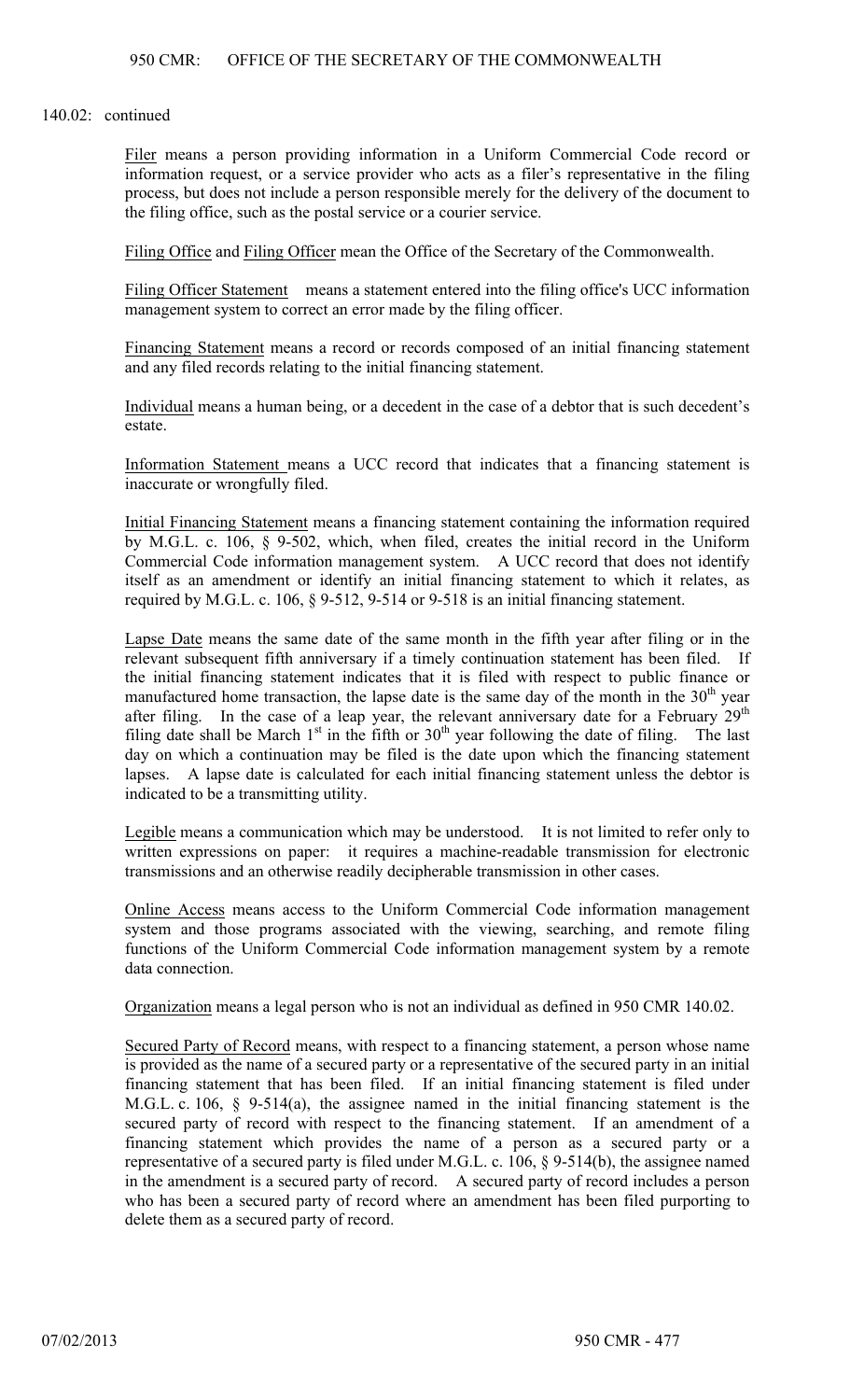#### 140.02: continued

Termination means an amendment intended to indicate either that it is a termination statement or that the related financing statement is no longer effective with respect to the secured party authorizing the termination.

Through Date means the latest date and time for which all records have been entered into the Uniform Commercial Code information management system.

UCC means the Uniform Commercial Code as enacted in Massachusetts and in effect from time to time.

UCC Information Management System means the integrated data and imaging system maintained by the Office of the Secretary of the Commonwealth.

XML means Extensible Markup Language.

XML Record means a UCC record transmitted from a filer to the filing officer as provided in 950 CMR 140.44.

### 140.03: Singular and Plural Forms

Singular nouns shall include the plural form and plural nouns shall include the singular, unless the context otherwise requires.

# 140.04: Place to File

(1) The filing office is the office for filing UCC records relating to all types of collateral except timber to be cut, as extracted collateral as defined in M.G.L. c. 106,  $\S$  9-102(a)(6) and when the relevant financing statement is filed as a fixture filing, goods which are or are to become fixtures. Regardless of the nature of the collateral, the filing office is the office for filing all UCC records where the debtor is a transmitting utility.

(2) Records may be mailed or delivered to the filing office at:

Secretary of Commonwealth UCC Division One Ashburton Place, Room 1711 Boston, MA 02108-1512.

If the record is mailed or delivered, the envelope must clearly identify the type of record enclosed. If an envelope does not clearly identify the type of document enclosed, or is submitted to any other area of the office or to any district office, the record will not be considered received until received by the UCC Division.

# 140.05: Office Hours

Although the filing office maintains regular office hours (8:45 A.M. to 5:00 P.M., Monday through Friday, except holidays), it receives transmissions electronically and by facsimile 24 hours per day, 365 days per year, except for scheduled maintenance and unscheduled interruptions of service. Electronic communications may be retrieved and processed periodically (but no less often than once each day the filing office is open for business).

### 140.06: UCC Record Delivery; Time of Filing

UCC records may be tendered for filing at the filing office as follows:

(1) Personal or Courier Delivery at the Filing Office's Street Address. The time of filing for a UCC record delivered in person or by courier delivery to the filing offices is, notwithstanding the time of delivery, the earlier of the time the financing statement is accepted for filing or the next close of business following the time of delivery. A UCC record delivered after regular business hours or on a day the filing office is not open for business will have a filing time no later than the close of business on the next day the filing office is open for business.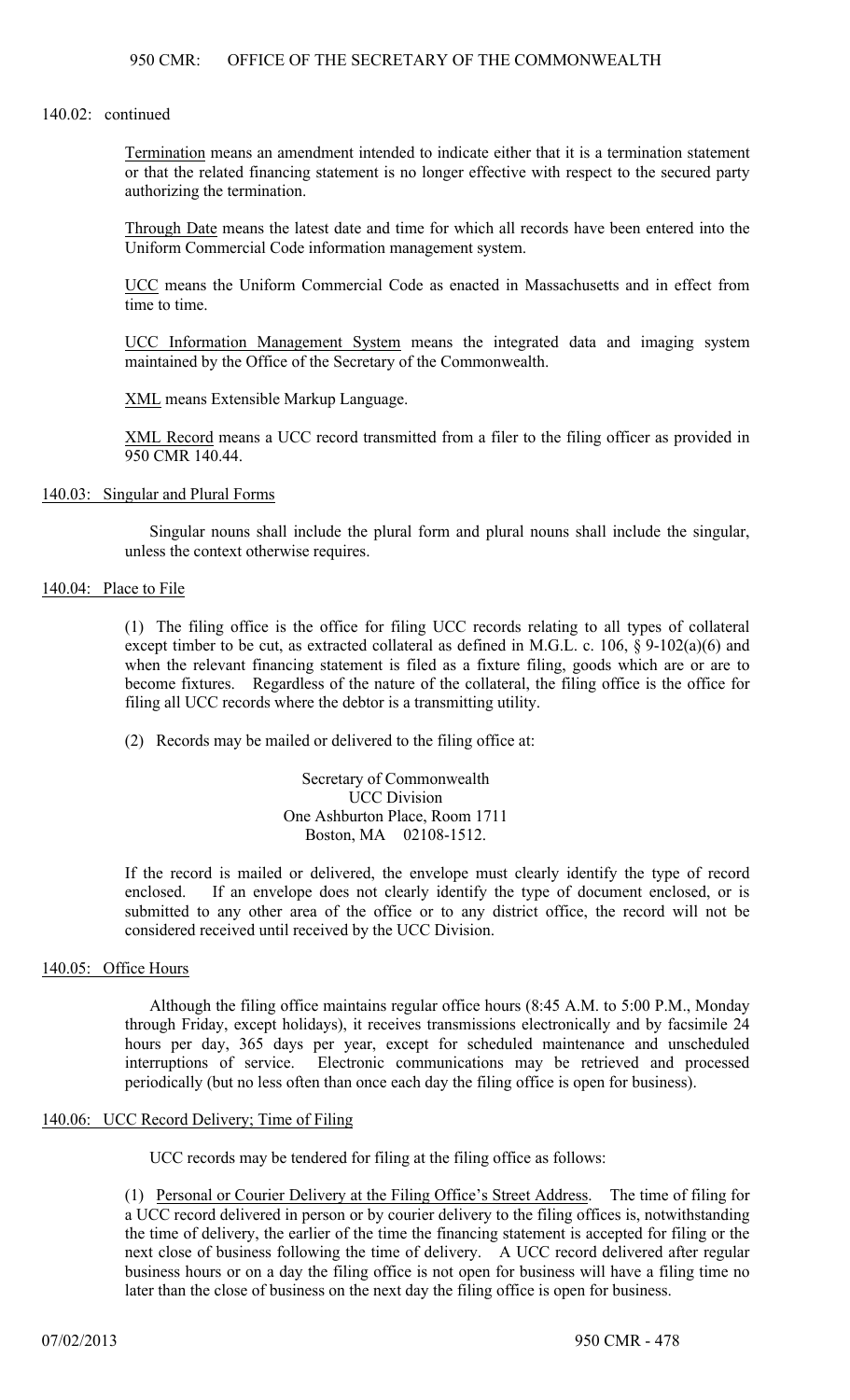#### 140.06: continued

(2) Postal Service Delivery to the Filing Office's Mailing Address. The time of filing for a UCC record delivered by this method is, notwithstanding the time of delivery, the time the document is accepted for filing but no later than the close of business the day after the filing office receives the record. If a UCC record is delivered after regular business hours or on a day the filing office is not open for business, the time for filing will be calculated from the time the filing office is next open for business.

(3) Facsimile Delivery to the Filing Office's Fax Filing Telephone Number. The file time for a UCC record delivered by this method is, notwithstanding the time of delivery, the earlier of the time the UCC record is accepted for filing or the next close of business following the time of delivery. A UCC record delivered after regular business hours or on a day the filing office is not open for business will have a filing time no later than the close of business on the next day the filing office is open for business.

(4) Electronic Transmission using the Filing Office's Authorized Transmission Standards. The file time for a UCC record delivered by this method, notwithstanding the time of delivery, is the time the record is accepted for filing but no later than the next close of business following the time of delivery. A UCC record delivered after regular business hours or on a day the filing office is not open for business will have a filing time no later than the close of business on the next day the filing office is open for business. Electronic mail cannot be used for filing UCC records or for requesting searches of the records of financing statements.

(5) UCC Search Requests. UCC search requests may be delivered to the filing office by any of the means by which UCC documents may be delivered to the filing office.

#### 140.07: Forms

The forms authorized in M.G.L. c. 106, § 9-521(a) and (b) and any amendments thereto and forms prescribed by the filing office shall be acceptable by the filing office. Other forms will not be accepted.

Copies of these forms are available on the Office of the Secretary of the Commonwealth's website at: www.sec.state.ma.us/cor.

#### 140.08: Fees

(1) Filing Fee. The fee for filing and indexing an initial financing statement or other record is \$20.00 for up to two debtor names. The fee for each additional debtor name is \$20.00.

(2) UCC Search Fee. The fee for a response to a request for information is \$10.00 for a listing of all filings pertaining to a particular debtor.

(3) UCC Search-copies Fee. The fee for a response to a request for information is \$30.00 for a listing pertaining to a particular debtor with up to 15 pages of copies attached; each additional copied page shall be assessed a \$1.00 fee.

(4) Expedited Service Fee. An expedited service fee will also be assessed on all electronic transactions by the payment processing vendor.

### 140.09: Methods of Payment

- (1) Filing fees and fees for public records may be paid by the following methods:
	- (a) In Person: by cash, personal or cashier's check or money order
	- (b) By Mail: personal or cashier's check or money order

(c) By Electronic Transmission or Facsimile: by MasterCard, Visa, electronic funds transfer or debit card.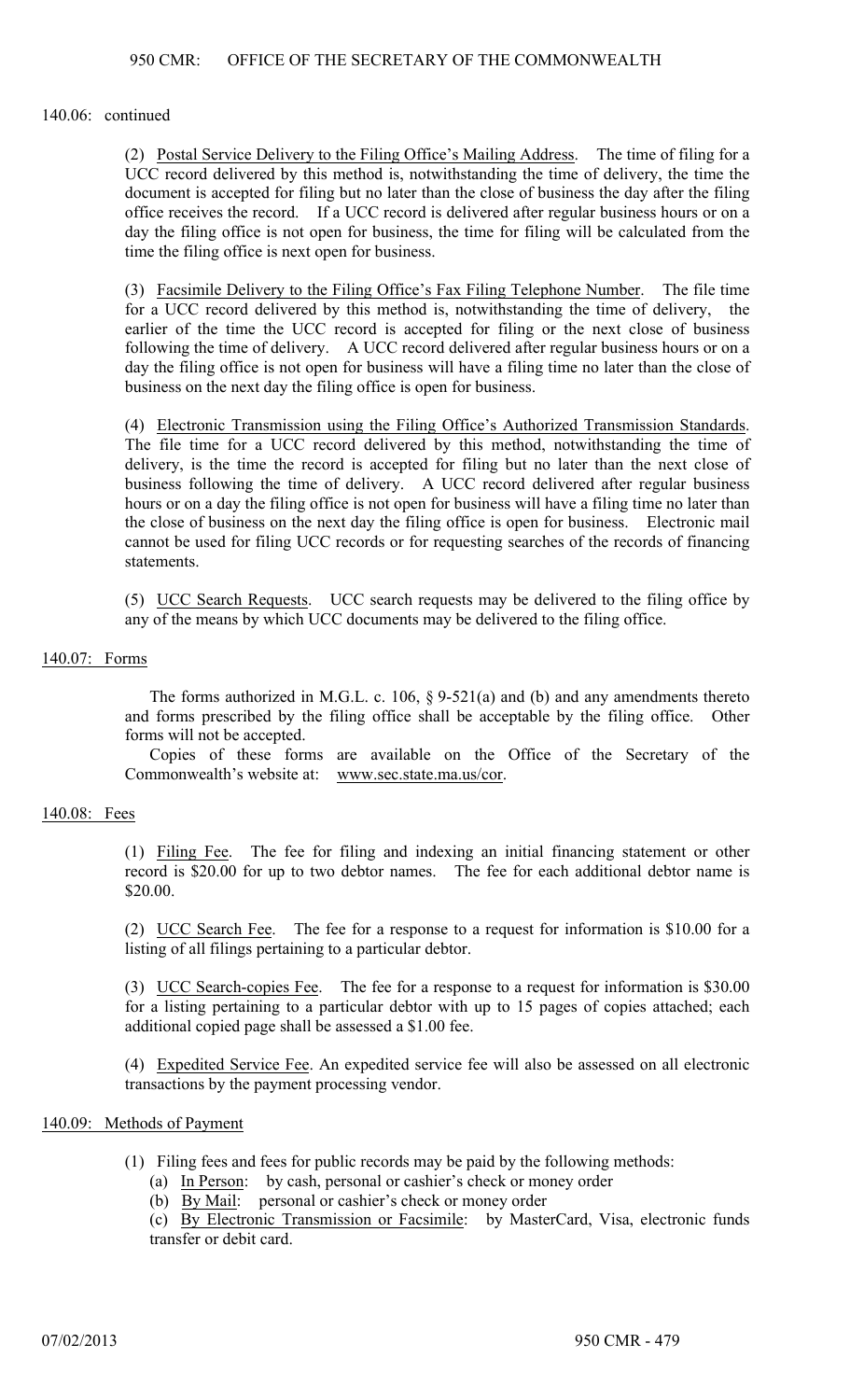#### 140.09: continued

(2) (a) Personal checks, cashier's checks and money orders must be made payable to the Commonwealth of Massachusetts and shall be accepted for payment if they are for an amount equal to or greater than the cost of the service and are drawn on a bank acceptable to the filing office or if the drawer is acceptable to the filing office. The filing office recommends a separate check for each record submitted.

(b) Payment by MasterCard, Visa or debit card shall be accepted by the filing office for electronic or telefacsimilie transactions. Filers shall provide the State Secretary with the following information:

- 1. The card number;
- 2. The expiration date of the card;
- 3. The name of the approved card issuer;
- 4. The name of the person or entity to whom the card was issued; and
- 5. The billing address for the card.

(c) Payment by electronic funds transfer under National Automated Clearing House Association (NACHA) Rules from filers who have entered into appropriate NACHA-approved arrangement for those transfers and who authorize the relevant transfer pursuant to those rules will be accepted only for facsimile and electronic transmissions.

(3) Payment will not be deemed tendered until the issuer or agent has confirmed to the filing office that payment will be forthcoming.

#### 140.10: Overpayment and Underpayment Policies

(1) Overpayment – Monies paid in excess of the cost of the service requested will not be refunded.

(2) Underpayment – Upon receipt of a document with an insufficient fee, the filing office shall reject the record and return the fee.

#### 140.11: UCC Record Availability

The following methods are available for obtaining copies of UCC records and copies of data from the UCC information management system.

(1) Individually Identified Records. Copies of individually identified UCC records are available in the following forms:

- (a) Paper
- (b) PDF files

(2) Bulk Copies of Records. Bulk copies of UCC records filed on or after February 19, 2001 are available in a PDF format on CD-ROM.

(3) Data from the Information Management System. A list of available data elements from the UCC information management system, and the file layout of the data elements, is available from the filing officer upon request. Data from the information management system is available as follows:

(a) Full Extract – a bulk data extract of information from the UCC information management system is available on a monthly basis in weekly increments. The cost is \$4,800 per year or \$100 per week. Images are available on a monthly basis for an additional \$1,200 per year or \$150 per month.

(b) The UCC information management system is available on the Internet at: www.sec.state.ma.us/cor.

### 140.12: New Practices and Technologies

The filing officer is authorized to adopt practices and procedures to accomplish receipt, processing maintenance, retrieval and transmission of, and remote access to, M.G.L. c. 106, Article 9 filing data by means of electronic, voice, optical and/or other technologies, and, without limiting the foregoing, to maintain and operate, in addition to or in lieu of a paper-based system, a non-paper-based M.G.L. c. 106, Article 9 filing system utilizing any of such technologies.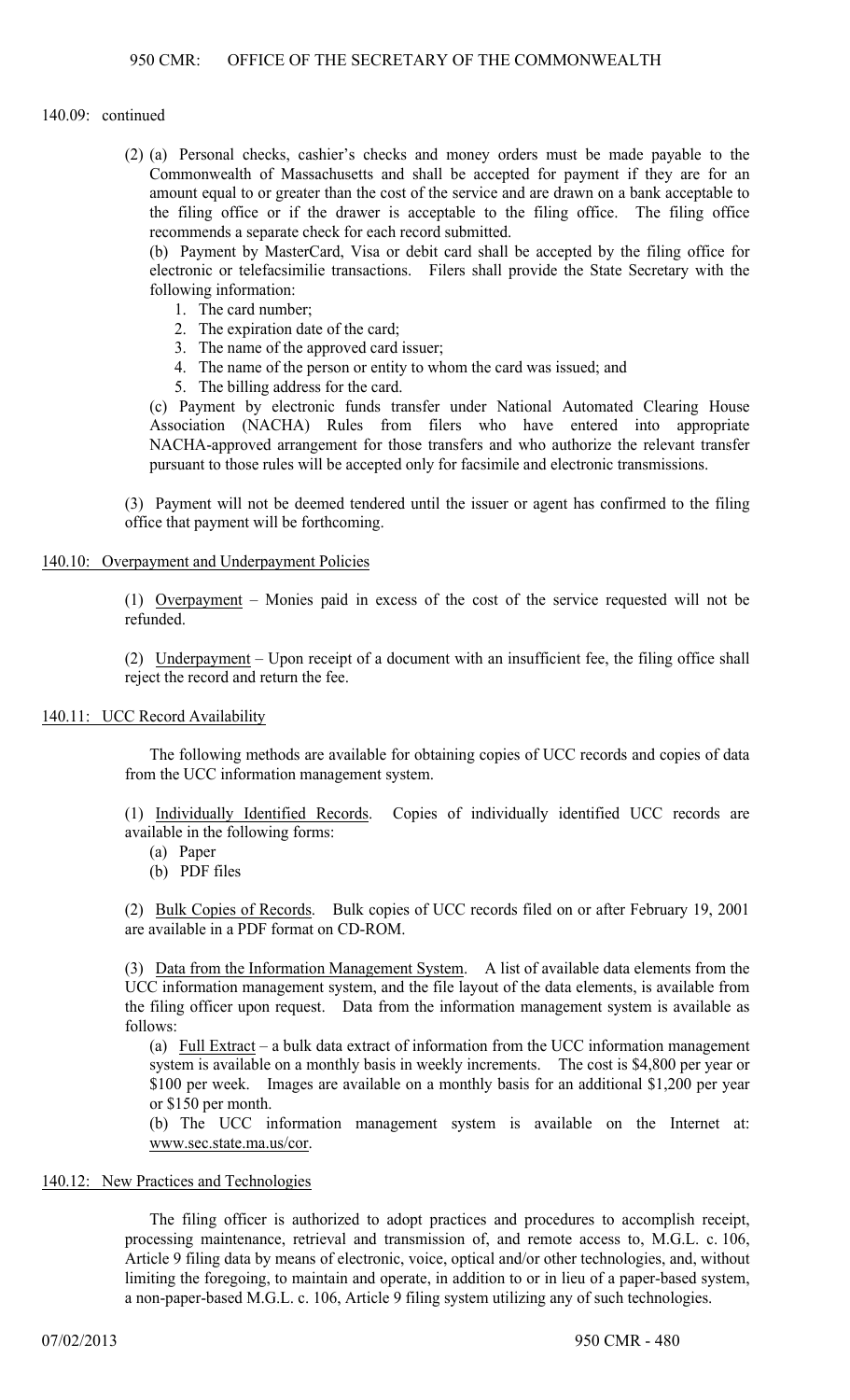### **Acceptance and Refusal of Documents**

#### 140.13: File Time

A UCC record is filed at the time provided in 950 CMR 140.06; provided that the filing is not rejected pursuant to M.G.L. c. 106,  $\S$  9-516 and 950 CMR 140.14.

### 140.14: Grounds for Refusal of UCC Record

The following grounds are the sole grounds for the filing office's refusal to accept a UCC document for filing:

(1) Debtor Name and Address. An initial financing statement or an amendment that purports to add the name of a debtor not previously provided shall be refused if the record fails to legibly indicate:

(a) whether each named debtor (or each added debtor in the case of an amendment) is an individual or an organization;

(b) a name and street address for each debtor; or

(c) if the debtor is an individual, the surname field.

If the record contains more than one debtor name or street address and some names or street addresses are missing or illegible, the filing officer shall index the legible name and street address pairings, and provide a notice to the filer containing the file number of the record, identification of the debtor name(s) that was (were) indexed, and a statement that debtors with illegible or missing names or street addresses were not indexed.

(2) Secured Party Name and Address. An initial financing statement, an amendment that purports to add a secured party of record, or an assignment, shall be refused if the record fails to legibly indicate:

(a) whether each secured party or assignee is an individual or an organization; or

(b) a secured party or assignee name and street address for each secured party or assignee;

If the document contains more than one secured party (or assignee) name or street address and some names or street addresses are missing or illegible, the filing office shall index the legible name and street address pairings and provide notice to the filer containing the file number of the document, identification of the secured party or assignee names that were indexed, and a statement that secured parties with illegible or missing names or street addresses were not indexed.

(3) Lack of Identification of Initial Financing Statement. A UCC record other than an initial financing statement shall be refused if the document does not provide a file number of a financing statement in the UCC information management system that has not lapsed and to which it relates.

(4) Lack of Identification of UCC Amendment. A UCC record that purports to amend the party information included in a financing statement must indicate whether the amendment affects either the debtor or the secured party of record and whether the amendment changes the name and/or street address, deletes a name or adds a name, in box 5 of the form authorized in M.G.L. c. 106, § 9-521(b).

(5) Timeliness of Continuation. A continuation shall be refused if it is not received during the six-month period concluding on the day upon which the related financing statement would lapse.

(a) First Day Permitted. The first day on which a continuation may be filed is the date of the month corresponding to the date upon which the financing statement would lapse, six months preceding the month in which the financing statement would lapse. If there is no such corresponding date during the sixth month preceding the month in which the financing statement would lapse, the first day on which a continuation may be filed is the last day of the sixth month preceding the month in which the financing statement would lapse, although filing by certain means may not be possible on such date if the filing office is not open on such date.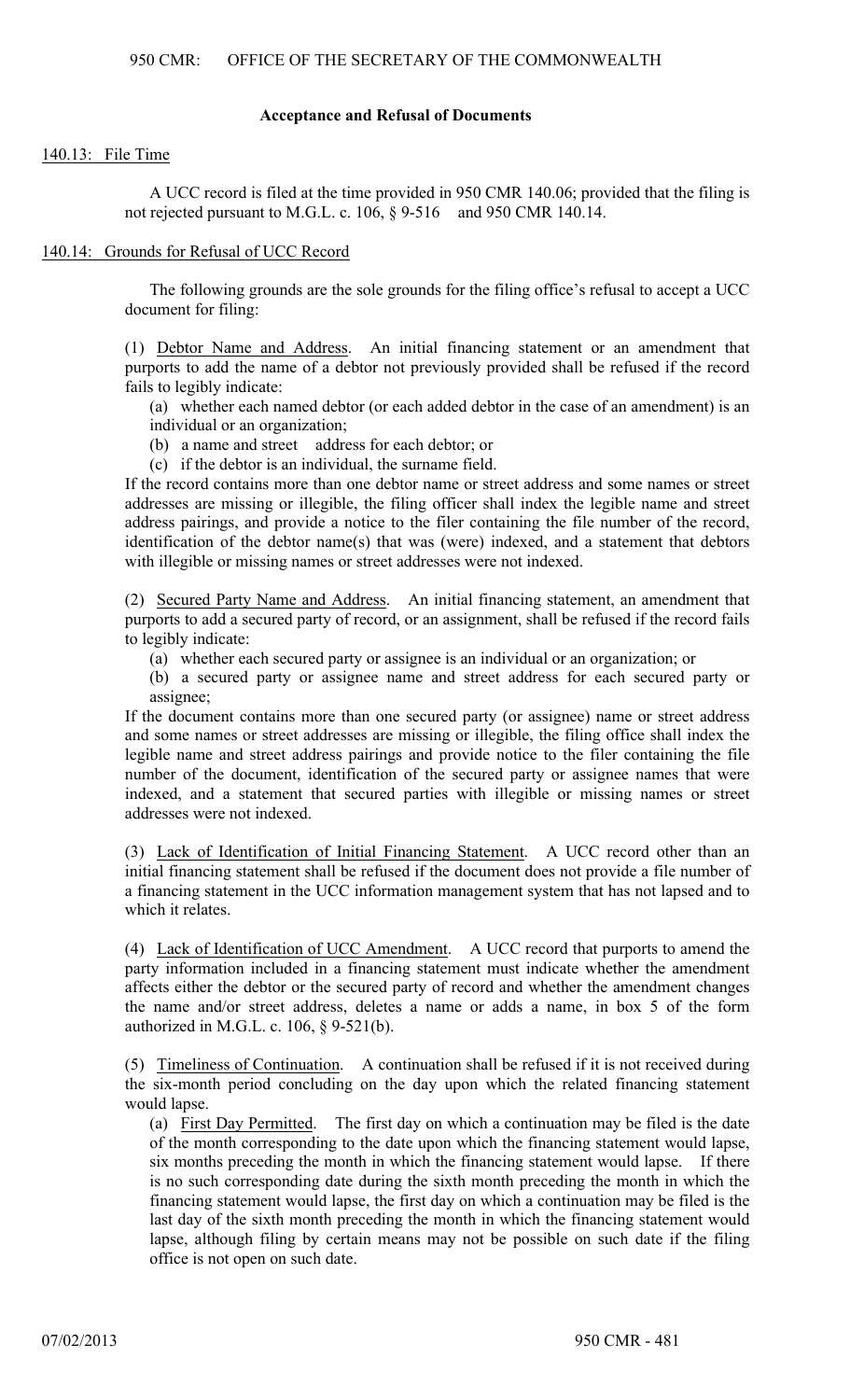140.14: continued

(b) Last Day Permitted. The last day on which a continuation may be filed is the date upon which the financing statement lapses.

(6) Multiple Actions on Amendment not allowed. Each individual financing statement and amendment form shall include only one filing action.

(7) Means or Manner of Communication. UCC records communicated to the filing office by a means of communication or in a manner not authorized or decipherable by the filing officer shall be refused.

(8) Fee. A document shall be refused if the document is accompanied by less than the full filing fee, in accordance with 950CMR 140.09.

### 140.15: Grounds not Warranting Refusal

The following are examples of defects that do not constitute grounds for refusal to accept a record. They are not a comprehensive enumeration of defects outside the scope of permitted grounds for refusal to accept a UCC record for filing.

(1) Errors. The UCC record contains or appears to contain a misspelling or other apparently erroneous information.

(2) Incorrect Names.

(a) The UCC record appears to identify a debtor incorrectly.

(b) The UCC record appears to identify a secured party or a secured party of record incorrectly.

(3) Extraneous Information. The UCC record contains additional or extraneous information of any kind.

(4) Collateral Description. The UCC record incorrectly identifies collateral, or appears to contain no such description.

(5) Excessive Fee. The record is accompanied by funds in excess of the full filing fee.

(6) Multiple Terminations or Continuations. The filing office will accept more than one termination or continuation on the same filing unless there is a reason for rejection as provided in M.G.L. c. 106, § 9-516. The filing office does not make a determination of the effectiveness of any filing.

### 140.16: Procedure upon Refusal

If the filing office finds grounds under 950 CMR 140.14 to refuse acceptance of a UCC record, the filing office shall return the record to the filer and return the filing fee if paid by separate check. The filing office shall send a notice that contains the date and time the record would have been filed had it been accepted for filing (unless such date and time are stamped on the record), and a brief description of the reason for refusal to accept the record. The notice shall be sent to a secured party or the filer no later than the second business day after the filing office receives the record.

# 140.17: Acknowledgment

The filing officer will provide to a filer an image of the UCC record of the UCC recordshowing the file number assigned to it and the date and time of filing. Such acknowledgment may be sent by mail or email.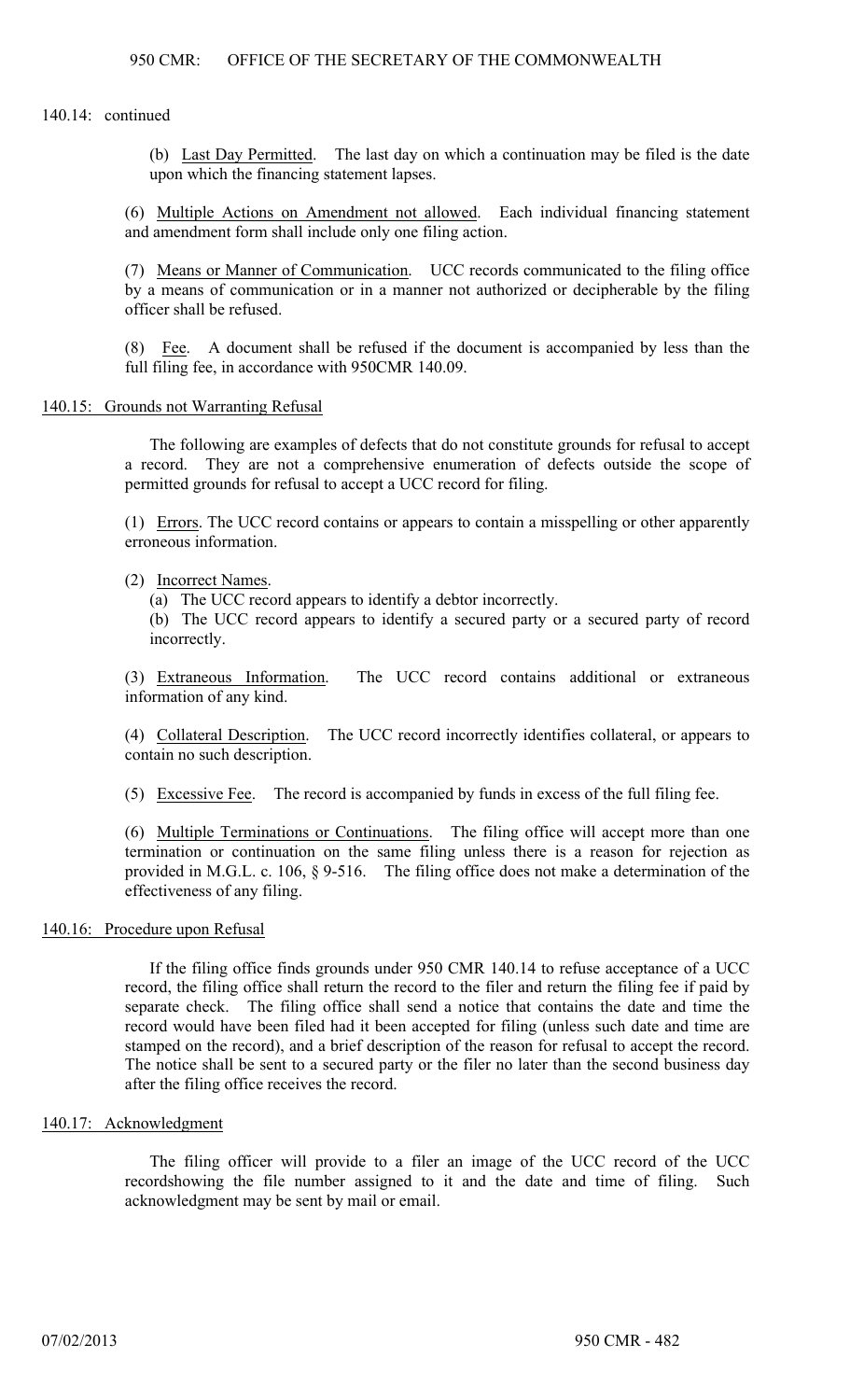#### 140.18: Notification of Defects

Nothing in 950 CMR 140.13 through 140.19 prevents a filing officer from communicating to a filer that the filing officer noticed apparent potential defects in a UCC record, whether or not it was filed or refused for filing. However, the filing office is under no obligation to do so and may not, in fact, have the resources to do so or to identify such defects. **THE RESPONSIBILITY FOR THE LEGAL EFFECTIVENESS OF FILING RESTS WITH FILERS. THE FILING OFFICE BEARS NO RESPONSIBILITY FOR SUCH EFFECTIVENESS.**

#### 140.19: Refusal Errors

If a filer demonstrates to the satisfaction of the filing office that a UCC record that was refused for filing should not have been refused pursuant to M.G.L. c. 106, § 9-516 and 950 CMR 140.14, the filing office will file the UCC record as provided in 950 CMR 140.13 with the filing date and time the UCC record was originally tendered for filing. A filing officer statement will be placed in the UCC information management system on the date the corrective action was taken. The filing officer statement must provide the date of the correction and explain the nature of the corrective action taken. The record shall be preserved for so long as the record of the initial financing statement is preserved in the UCC information management system.

# **UCC Information Management System**

#### 140.20: Primary Data Elements

The filing officer uses an information management system to store, index and retrieve information relating to financing statements. The primary data elements used in the UCC information management system are the following:

(1) Initial Financing Statement - File Number. Each initial financing statement is identified by its file number as described in 950 CMR 140.02. A file number for the initial financing statement is permanently associated with the record maintained in the UCC information management system. A record is created and maintained in the information management system for each initial financing statement and all information comprising such record is maintained in the system.

(2) Other File Numbers. A UCC record other than an initial financing statement is identified by a unique file number assigned by the filing officer. In the UCC information management system, UCC records other than initial financing statements are linked to the record of the related initial financing statement. The sequence of the identification number is not an indication of the order in which the record was received.

(3) Type of UCC Record. The type of UCC record from which data is transferred is identified in the UCC information management system from information supplied by a filer. The filing date and filing time of UCC records are stored in the UCC information management system.

(4) Names and Addresses of Debtors and Secured Parties. The names and addresses of debtors and secured parties are entered from initial financing statements and records into the UCC information management system in an acceptable character set. The acceptable character set shall be the extended ASCII character set (Windows-1252). When extended ASCII characters are presented in a name on a financing statement, they shall be accepted and indexed exactly as presented.

(5) Total Page Count. The total number of pages in a UCC record is maintained in the UCC information management system for filings made on or after February 19, 2001.

# 140.21: Names of Debtors who are Individuals

950 CMR 140.21 applies to the name of an individual that is a debtor or a secured party on a UCC record: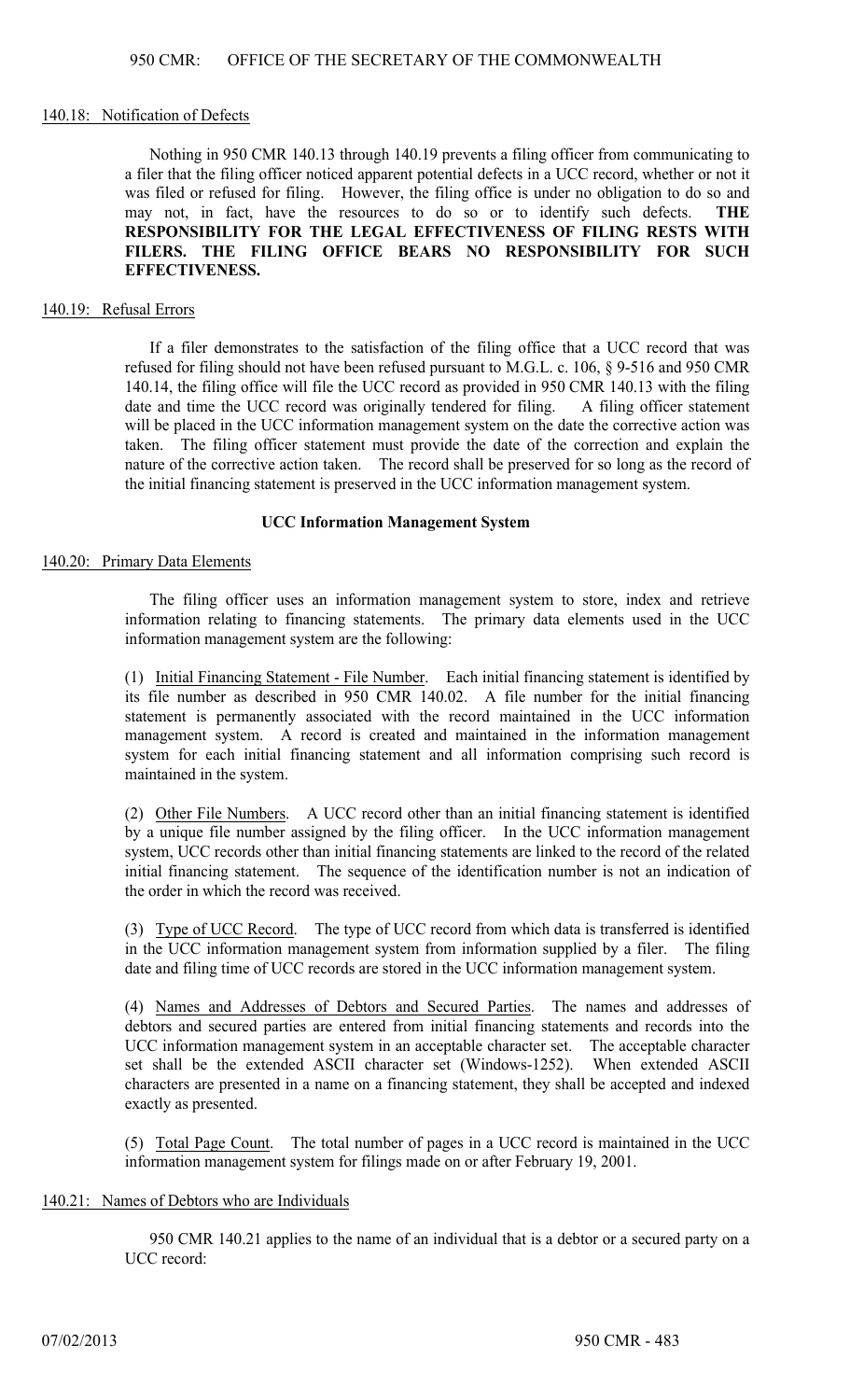140.21: continued

(1) Individual Name Fields. The names of individuals are stored in a field that includes only the names of individuals, and not the names of organizations. Separate data entry fields are established for first personal, surname and additional names (initials) of individuals. A filer should place the name of a debtor with a single name (*e.g*., "Cher") in the surname name field. The filing officer assumes no responsibility for the accurate designation of the components of a name but will enter the data in accordance with the filer's designations and exactly as provided by the filer.

(2) Titles and Prefixes before Names. Titles and prefixes, such as "Doctor," "Reverend," "Mr.," and "Ms.," should not be entered in the UCC information management system. However, 950 CMR 140.21(1) provides that when a UCC record is submitted with designated name fields, the data will be entered in the UCC information management system exactly as it appears.

(3) Titles and Suffixes after Names. Titles or indications of status such as "M.D." and "Esquire" are not part of an individual's name and should not be provided by filers in UCC records. Suffixes that indicate which individual is being named, such as "Senior," "Junior," "I", "II," and "III," are appropriate. In either case, as provided in 950 CMR 140.21(1), they will be entered into the information management system exactly as received.

(4) Truncation – Individual Names. Personal name fields in the UCC database are fixed in length. Although filers should continue to provide full names on their UCC records, a name that exceeds the fixed length is entered as presented to the filing office, up to the maximum length of the data entry field. The length of data entry name fields are as follows:

- (a) First personal name: 25 characters.
- (b) Surname: 35 characters.
- (c) Additional names (initials) 25 characters.
- (d) Suffix: 10 characters.

### 140.22: Names of Debtors that are Organizations

950 CMR 140.22 applies to the name of an organization that is a debtor or a secured party on a UCC record:

(1) Single Field. The names of organizations are stored in a single field that includes only the names of organizations and not the names of individuals.

(2) Truncation – Organization Names. The organization name field in the UCC database is fixed in length. The maximum length is 175 characters. Although filers should continue to provide full names on their UCC records, a name that exceeds the fixed length is entered as presented to the filing office, up to the maximum length of the data entry field.

# 140.23: Estates

Although they are not human beings, estates are treated as if the decedent were the debtor under 950 CMR 140.21.

# 140.24: Trusts

If the trust is named in its organic document(s), its full legal name, as set forth in such document(s), is used. If the trust is not so named, the name of the trust's settlor is used. If a settlor is indicated to be an organization, the name is treated as an organization name. If the settlor is an individual, the name is treated as an individual name. A UCC record that uses a settlor's name should include other information provided by the filer to distinguish the debtor trust from other trusts, having the same settlor and all UCC records filed against trusts or trustees acting with respect to property held in trust should indicate the nature of the debtor. If this is done in, or as part of, the name of the debtor, it will be entered as if it were a part of the name.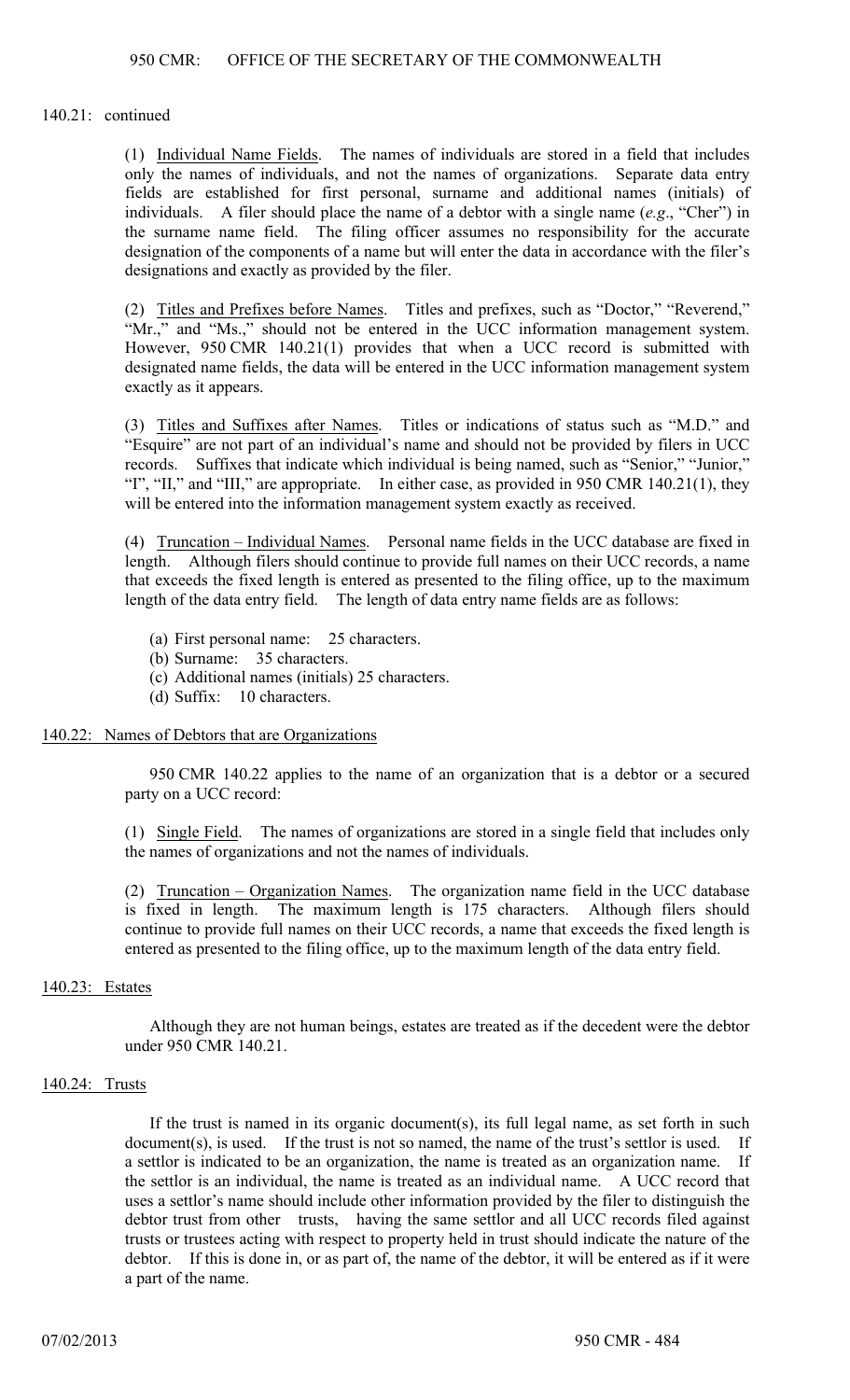#### 140.25: Initial Financing Statement

Upon the filing of an initial financing statement, it is indexed in the UCC information management system with a unique file number and the date and time of filing. Such financing statement shall remain on the index until at least one year after the financing statement lapses.

#### 140.26: Debtor Name

The name and address of each debtor legibly set forth on the financing statement is indexed on the UCC information management system. Each debtor name will remain on the index until at least one year after the financing statement lapses.

#### 140.27: Secured Party Name

The name and address of each secured party legibly set forth in the financing statement is indexed on the UCC information management system. Such name will remain on the index until at least one year after the financing statement lapses.

#### 140.28: Amendment

(1) Upon filing an amendment, it will be indexed in the UCC information management system with a unique file number and the date and time of filing. The record of amendment is associated with the record of the initial financing statement. An amendment does not effect the lapse date of a financing statement, except that a continuation will extend the period of effectiveness of a financing statement.

(2) Change of Debtor Name. An amendment changing the name of a debtor will be indexed in the UCC information management system by adding the new name to the index as if it were a debtor of record. A search under either the debtor's old name or the debtor's new name will reveal the initial financing statement and related filings. A record referring to a debtor will not be removed from the UCC information management system merely because an amendment to the record deletes the debtor.

(3) Change of Secured Party Name. An amendment that changes the name of the secured party will be indexed on the UCC information management system by adding the new name to the index as if it were a secured party of record. A record referring to a debtor will not be removed from the UCC information management system merely because an amendment to the record deletes the debtor.

(4) Deletion of Debtor or Secured Party. An amendment that deletes a debtor or secured party will be indexed on the system, but the name of the debtor or secured party will remain in the index.

### 140.29: Assignment

An amendment that is an assignment shall be indexed in the UCC information management system in a manner that each named assignee and secured party, or assignor, set forth will be indexed on the system. An assignment shall have no effect on the lapse date of a financing statement.

### 140.30: Continuation

Upon the timely filing of one or more continuation statements by any secured party of record, the lapse date shall be postponed for five years. The lapse date is postponed once notwithstanding the fact that more than one continuation statement is filed within a given 6-month period prior to a lapse date.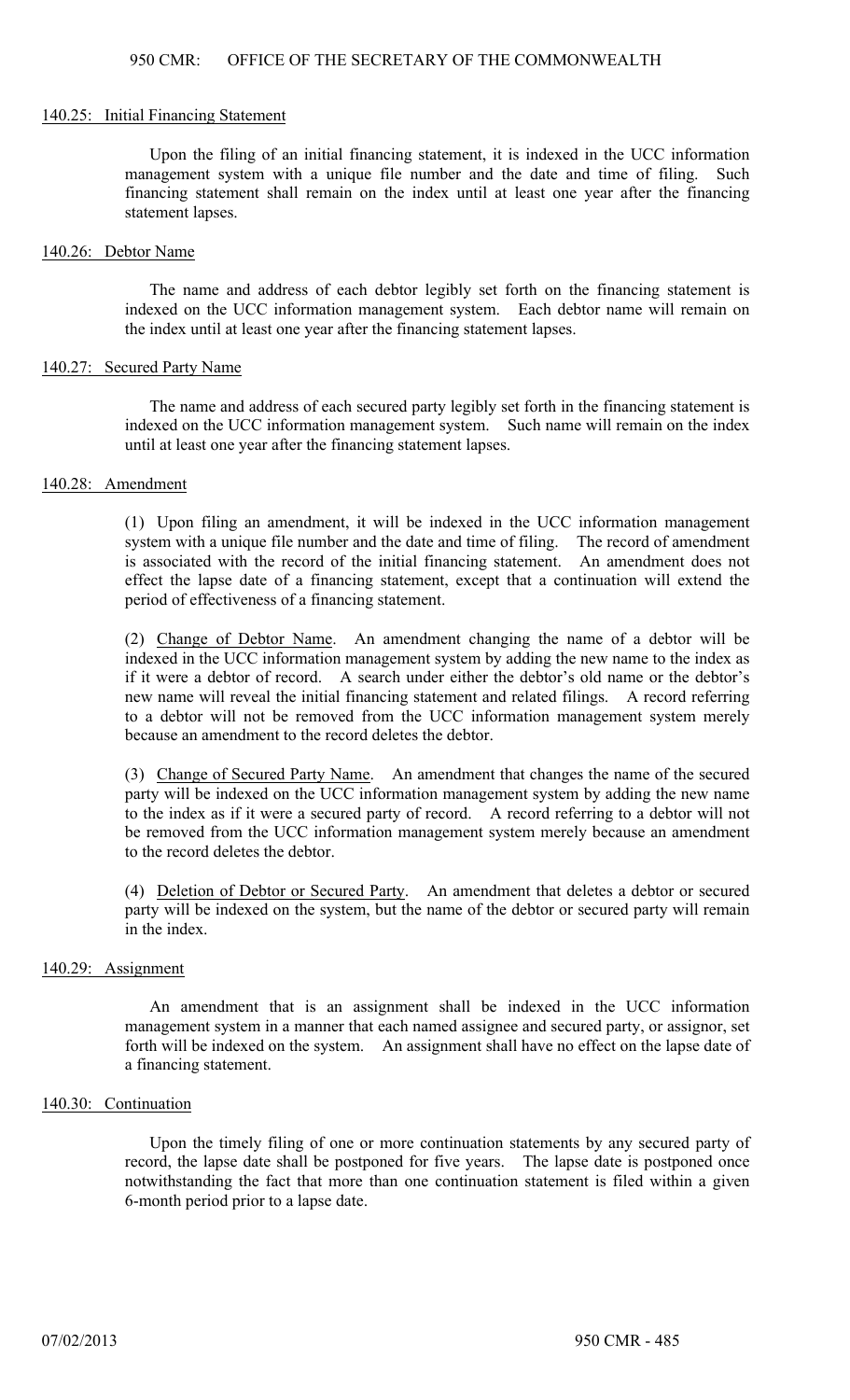#### 140.31: Termination

Upon filing, a termination statement will be indexed in the UCC information management system. The termination and all related filings will remain in the system until at least one year after it has been terminated with respect to all secured parties of record.

#### 140.32: Statement of Claim

Upon filing, a statement of claim will be indexed in the UCC information management system and associated with the UCC record to which it relates. A statement of claim does not affect the lapse date of an initial financing statement.

#### 140.33: Procedure upon Lapse

If there is no timely filing of a continuation with respect to a financing statement, the financing statement lapses on its lapse date but no action is then taken by the filing office. On the first anniversary of such lapse date, the filing office may remove the financing statement from the information management system and such statement will no longer be available to a searcher unless inactive statements are requested by the searcher and the financing statement is still retrievable on the information management system.

# 140.34: Notice of Bankruptcy

The filing office takes no action upon receipt of a notification, formal or informal, of a bankruptcy proceeding involving a debtor named in the UCC information management system. Accordingly, financing statements will lapse as scheduled unless properly continued.

### **Filing and Data Entry Procedures**

#### 140.35: Policy Statement

950 CMR 140.35 through 140.46 contains the rules describing the filing procedures of the filing office upon and after receipt of a UCC record. Except as provided in 950 CMR  $140.21(4)$  and  $140.22(2)$ , data is transferred to the UCC information management system exactly as specified in the UCC record. No effort is made to detect or correct errors of any kind.

### 140.36: Paper Filings

(1) Paper filings must be presented on the forms authorized in M.G.L. c. 106, §§ 9-521(a) and (b) or any form prescribed by the filing office.

(2) The filing must be accompanied by the appropriate fee in accordance with 950 CMR 140.08.

(3) The filing record is scanned into and indexed on the UCC information management system. The image is reviewed to determine whether the filing will be accepted or rejected. The Filing Office, in its discretion, may redact social security numbers from the image displayed on the UCC Information Management System. Records are rejected only for reasons provided in M.G.L. c. 106, §§ 9-516 and 950 CMR 140.14.

(4) Accepted Records – If a record is accepted for filing, the file number, filing time and date are permanently associated with the financing statement on the UCC information management system upon the close of business on the day of acceptance. An acknowledgment is prepared as provided in 950 CMR 140.17 and returned to the filer either by first-class mail or email. The acknowledgment contains the file number, filing time and date and a copy of the image of the record.

(5) If a filing is rejected, the filing will be returned to the filer as provided in 950 CMR 140.16.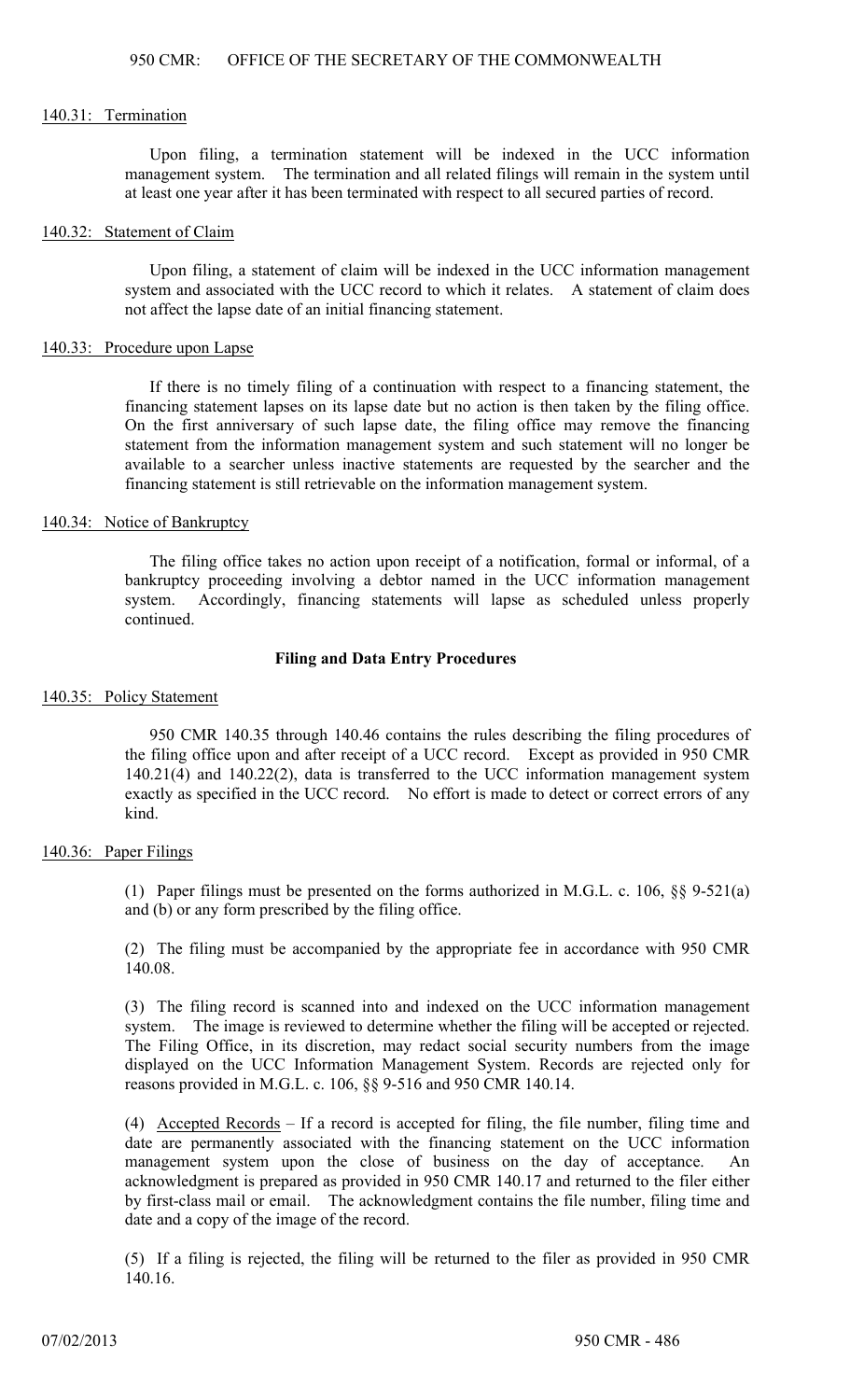#### 140.37: Facsimile Filings

(1) Each fax filing must be presented with a fax cover sheet downloaded from the Office of the Secretary of the Commonwealth's website. The filings must be on forms authorized in M.G.L. c. 106, §§ 9-521 (a) and (b) or any form prescribed by the filing office.

(2) The filing must be accompanied by the appropriate fee as provided in 950 CMR 140.08.

(3) The filing is automatically scanned and indexed on the UCC information management system upon transmission. The image is reviewed to determine whether the filing will be accepted or rejected. The procedures for social security numbers, acknowledgments and rejections are the same as provided for paper transactions.

#### 140.38: Electronic Filings

(1) Electronic filings must be made as provided in the on-line information service system located at http://www.sec.state.ma.us/cor.

(2) Electronic transmissions must be received and accompanied by the appropriate fee as provided in 950 CMR 140.08.

(3) The filing is reviewed to determine whether it will be accepted or rejected. The procedures for acknowledgment and rejection are the same as provided for paper transactions.

### 140.39: XML Filings

(1) XML Authorized.

(a) A filer may be authorized for XML transmission upon the written authorization of the filing officer. A request to be authorized to transmit XML records shall be in writing and delivered to the filing officer. Upon receipt of a request for authorization, the filing officer shall provide the filer with necessary information on the requirements for XML transmission, including format, address for transmission, and other necessary specifications.

(b) The filing officer shall authorize a filer to engage in XML transmissions if:

1. The filer has entered into an agreement, in form and substance satisfactory to the filing officer, with the filing office; and

2. The filing officer determines, after appropriate testing of transmissions in accordance with the filing officer's specifications, that the filer is capable of transmitting XML records in a manner that permits the filing officer to receive, index and retrieve the XML records.

3. The filing officer may suspend or revoke the authorization when, in the filing officer's sole discretion, it is determined that a filer's transmissions are incompatible with the filing officer's XML system.

(2) IACA Standard Adopted. The XML format for filing a UCC record, is set forth in the Massachusetts Business to Business XML UCC Filing Implementation Guide, in effect from time to time, adopted in this state as a format for electronic transmission of UCC records. The filing officer shall, periodically and at the request of an authorized XML filer, identify which versions and releases of the XML format are then in use by and acceptable to the filing office.

### 140.40: Data Entry

Data entry and indexing functions are performed as follows:

(1) Filing Date. The time and date of filing are determined as provided in 950 CMR 140.06.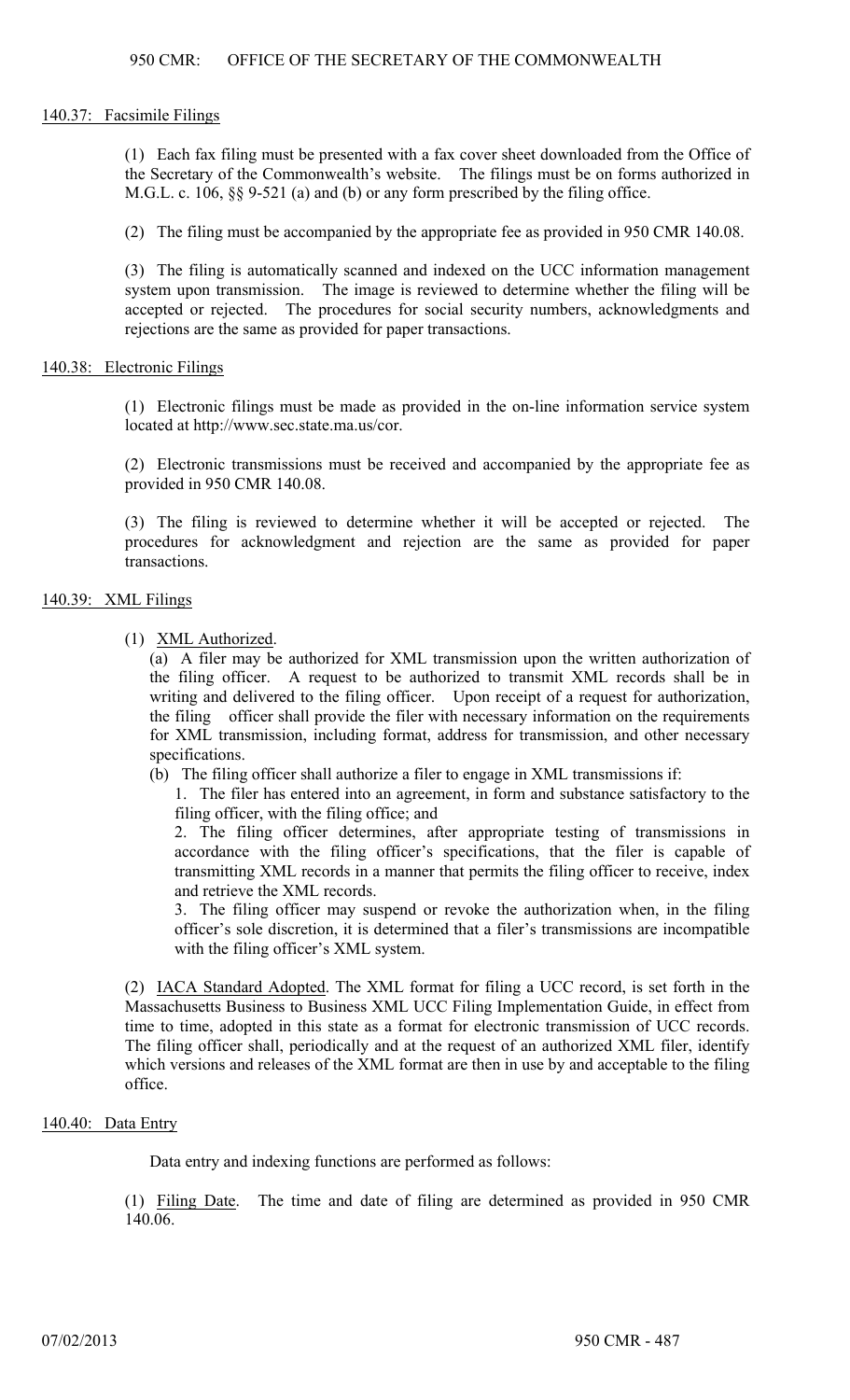### 140.40: continued

(2) Lapse Date. A lapse date is calculated for each initial financing statement (unless the debtor is a transmitting utility). The lapse date is the same date of the same month as the filing date in the fifth year after the filing date or the relevant subsequent fifth anniversary thereof if a timely continuation statement is filed. If the initial financing statement indicates that it is filed with respect to a public finance transaction or a manufactured home transaction, the lapse date is the same date of the month as the filing date in the  $30<sup>th</sup>$  year after the filing date. The relevant anniversary for a February  $29<sup>th</sup>$  filing date shall be March  $1<sup>st</sup>$  in the fifth or  $30<sup>th</sup>$  year following the date of filing. The last day on which a continuation may be filed is the date upon which the financing statement lapses.

# 140.41: Errors of the Filing Officer

The filing office may correct the errors of filing officer personnel in the UCC information management system at any time. A record relating to the relevant initial financing statement will be placed in the UCC information management system stating the date of the correction and explaining the nature of the corrective action taken. The record shall be preserved for so long as the record of the initial financing statement is preserved in the UCC information management system.

### 140.42: Errors Other than Filing Officer Errors

An error by a filer is the responsibility of such filer. It can be corrected by filing an amendment or it can be disclosed by an information statement.

### 140.43: Data Entry of Names – Designated Fields

A filing should designate whether a name is a name of an individual or an organization and, if an individual, also designate the first personal, surname, additional names (initials) and any suffix. When this is done, 950 CMR 140.43(1) through (3) shall apply:

(1) Organization Names. Organization names are entered into the UCC information management system exactly as set forth in the UCC record, even if it appears that multiple names are set forth in the record or if it appears that the name of an individual has been included in the field designated for an organization name.

(2) Individual Names. The filing officer enters the names into the first personal, surname, additional names (initials) and suffix fields in the UCC information management system exactly as set forth in the UCC record.

(3) Designated Fields Required. The filing office specified the use of forms that designate separate fields for individual and organization names and separate fields for first, middle and last names and any suffix. Such forms diminish the possibility of filing office error and help assure that filers' expectations are met. However, filers should be aware that the inclusion of names in an incorrect field or failures to transmit names accurately to the filing office may cause filings to be ineffective. All records submitted through direct data entry or through XML will be required to use designated name fields.

(4) Past Practice. Prior to July 1, 2001, Article 9 did not distinguish between registered organizations and individual. All debtors were entered onto the index in the same field. The maximum length of the field was 40 characters. Individual names were entered as follows: last name, first name, middle name, suffix. If a filer included more than one debtor, the information was entered on the same field in the order presented. For example, Robert and Karen Jones would have been entered as Jones, Robert and Karen. Robert Smith and David Jones would have been entered as Smith, Robert and Jones, David. Further, if a filing was presented as City of Boston, it was entered as Boston, City of. The Division has converted the data to the new format if a UCC financing statement filed under Article 9 has been continued under Revised Article 9.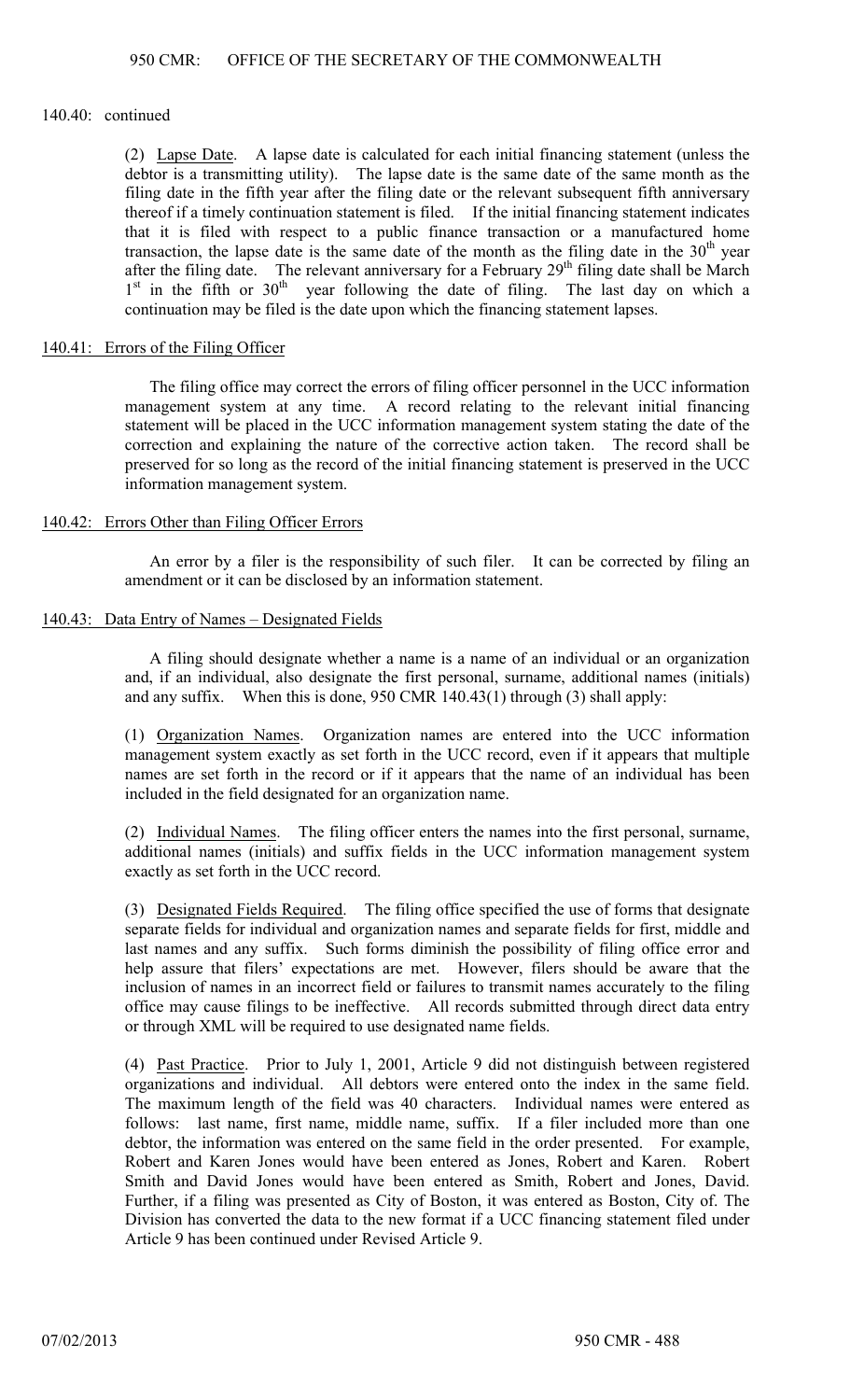#### 140.44: Data Entry of Names – No Designated Fields

A UCC record that is an initial financing statement or an amendment that adds a debtor to a financing statement and that fails to specify whether the debtor is an individual or an organization will be refused by the filing office.

### 140.45: Verification of Data Entry

The filing officer verifies the accuracy of data entry by independent examination of the following fields:

- (1) Time and date of filing;
- (2) record type;
- (3) debtor name;
- (4) debtor address.

### 140.46: Archives

(1) Paper UCC records are scanned into the UCC information management system. The paper filing is retained for at least six months and then destroyed. The image is maintained until at least one year from the date of lapse in the archive file.

(2) Facsimile and electronic filings are maintained for at least one year following the lapse date in the archive file.

(3) The UCC information management system database is backed up every business day.

(4) Archival searches may be made available through arrangements with the filing office as it determines in its sole discretion.

### **Search Requests**

### 140.47: General Requirements

The filing officer maintains for public inspection a searchable index for all UCC records. The index is retrievable by the name of the debtor or by the file number of the initial financing statement to which the record relates and which associates with one another each initial financing statement and each filed UCC record relating to the initial financing statement.

# 140.48: Search Requests

Each search request shall contain the following information:

(1) The name of the debtor to be searched, specifying whether the debtor is an individual or organization. Each search request shall be processed using the name in the exact format it is submitted, including the submission of no data in a given field, without regard to the nature or character of the debtor that is the subject of the search;

(2) The name and address of the person to whom the search results are to be sent.

(3) A request to limit the copies of records by restricting the search to a city, a filing date or range of filing dates, or the identity of the secured party of record;

(4) A request to include lapsed filings; or

(5) Instructions on the mode of delivery desired, if other than by ordinary mail. This request will be honored if the requested mode is available to the filing office.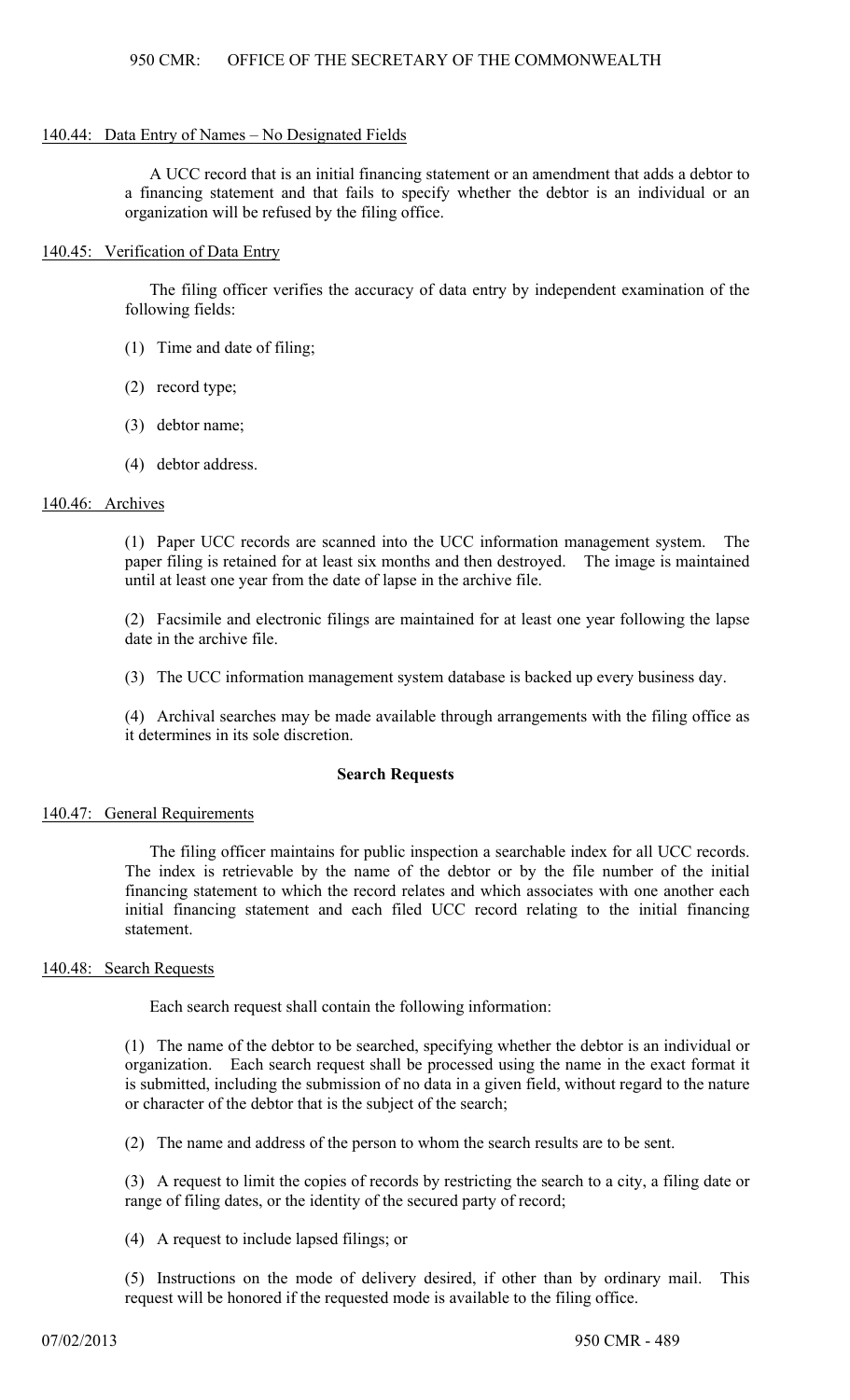#### 140.49: Search Logic

Search results shall be produced by applying only standardized search logic to each name presented to the filing officer. Human judgment shall not play a role in determining the results of the search. The standardized search logic used shall meet the following criteria:

(1) There is no limit to the number of matches that may be returned in response to the search criteria.

(2) The characters searched are letters "a" through "z" and numbers 0 through 9. The following English letters shall also return the following non-English Latin characters in a name:

| <b>English Letter</b> | <b>Non-English Latin Letter</b>                                                                    |
|-----------------------|----------------------------------------------------------------------------------------------------|
| A                     | À à Á á Â â Ã ã Ä ä Å å                                                                            |
| <b>AE</b>             | Æ æ                                                                                                |
| $\mathcal{C}$         | Çç                                                                                                 |
| <b>CE</b>             | Œ œ                                                                                                |
| D                     | Đð                                                                                                 |
| E                     | $\dot{E}$ è $\acute{E}$ é $\hat{E}$ ê $\ddot{E}$ ë                                                 |
| F                     | $\boldsymbol{f}$                                                                                   |
| I                     | $\grave{1}\grave{1}\acute{1}\acute{1}\acute{1}\hat{1}\acute{1}\ddot{1}$                            |
| N                     | $\tilde{N}$ ñ                                                                                      |
| O                     | $\dot{O}$ $\dot{o}$ $\dot{O}$ $\dot{o}$ $\ddot{O}$ $\ddot{o}$ $\ddot{O}$ $\ddot{o}$ $O$ $\ddot{o}$ |
| $\mathbf{P}$          | $\mathbf{p}$                                                                                       |
| S                     | ߊš                                                                                                 |
| $\mathbf U$           | Ù ù Ú ú Û û Ü ü                                                                                    |
| Y                     | ÝýÿŸ                                                                                               |
| Z                     |                                                                                                    |

(3) No distinction is made between uppercase and lowercase letters, and all letters are converted to uppercase in the filing office database. Each search request shall be processed using the name in the exact form in which it is submitted. If no data is submitted in a given field, the search request shall be processed without reference to the field, except as provided in 950 CMR 140.49.

(4) Punctuation marks, accents and suffixes are disregarded. All characters in the extended ASCII character set (Windows-1252) not otherwise defined in 950 CMR 140.49(2) shall be disregarded.

(5) Words and abbreviations at the end of a name that indicate the existence or nature of an organization are disregarded. These words and abbreviations include the following:

- (a) "Corporation" or the abbreviation "Corp.";
- $(b)$  "Incorporated" or the abbreviation "Inc."
- (c) "Professional corporation," or the abbreviations "Prof. corp." or "P.C.";
- (d) "Company" or the abbreviation "Co.";
- (e) "Limited" or the abbreviation "Ltd.";
- (f) "Limited partnership," or the abbreviations "Ltd. partnership," "Ltd. part." "L.P";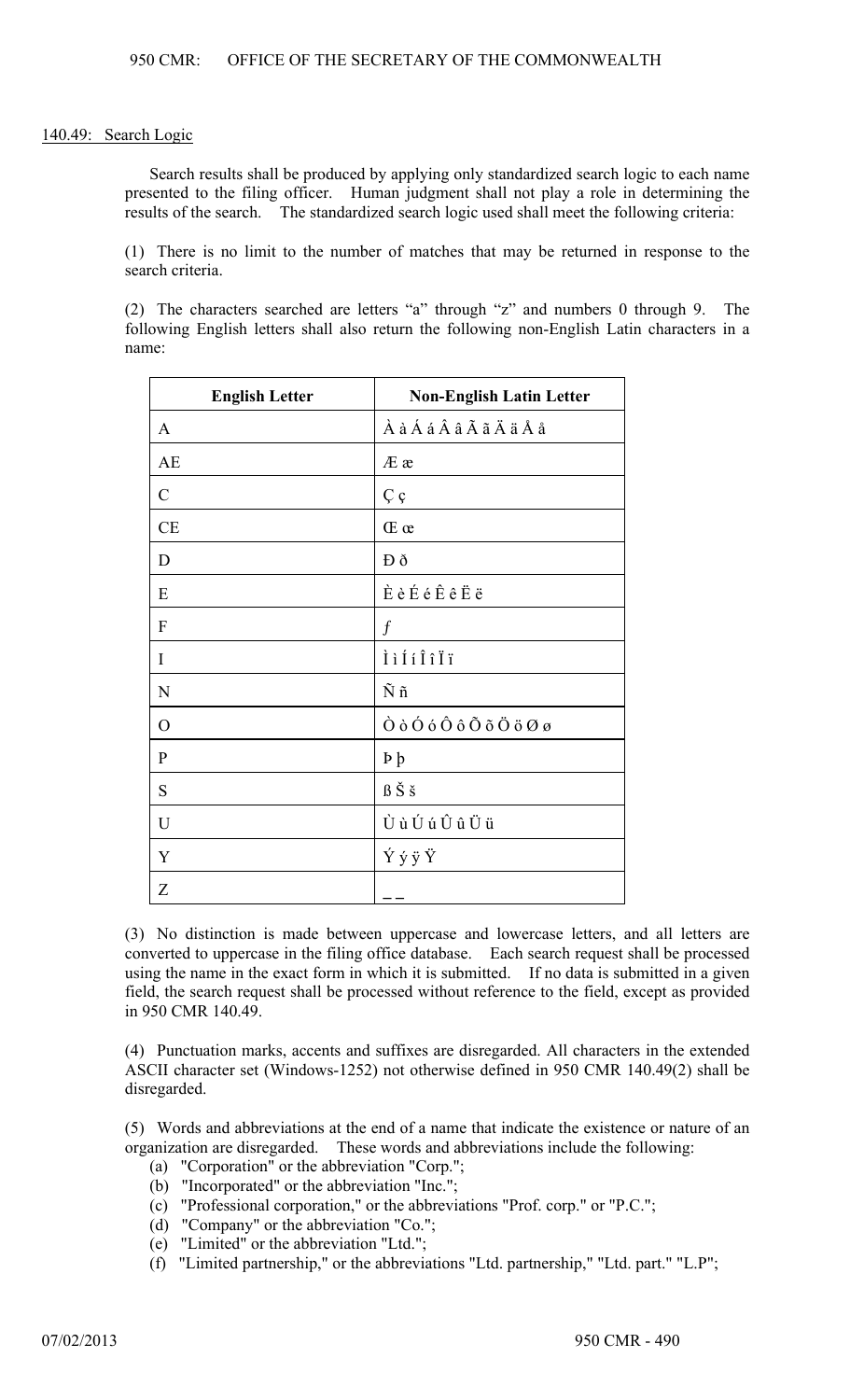### 950 CMR: OFFICE OF THE SECRETARY OF THE COMMONWEALTH

#### 140.49: continued

(g) "Limited liability company" or the abbreviations "L.L.C' or "L.L.Co.";

(h) "Limited liability partnership," "Massachusetts limited liability partnership" or the abbreviation "L.L.P.";

- (i) "Massachusetts business trust" or "Business trust";
- (6) The word "the" at the beginning of an organization name is disregarded;
- (7) All Spaces are disregarded;

(8) For additional names of individuals (initials), initials are equated with all names that begin with these initials, and the absence of an additional name or initials is equated with all additional names and initials;

(9) If the name being searched is the surname of an individual debtor name without any first personal or additional name (initials) provided, the search will retrieve from the UCC information management system all financing statements with individual names that consist only of the surname.

(10) The word "and" and the character "&" are disregarded;

(11) After using the criteria specified herein to modify the name of the debtor requested to be searched, the search shall reveal only names of debtors that are contained in unlapsed financing statements and exactly match the name requested, as modified.

### 140.50: Search Responses

Responses to a search request shall include the following:

- (1) The identification of the filing officer and the certification of the filing officer;
- (2) The date the report was generated;
- (3) The through date;
- (4) The exact name as provided by the searcher;
- (5) The normalized name, as provided by 950 CMR 140.49;

(6) A list of each financing statement filed on or before the certification date and time corresponding to the search criteria, by name of debtor, by financing statement file number, and by the file date and file time of 5:00 P.M.; and

(7) For each unlapsed initial financing statement on the report, a copy of all related UCC records filed by the filing officer on or before the certification date and time is provided upon request when the appropriate fee is paid in accordance with 950 CMR 140.08.

# REGULATORY AUTHORITY

950 CMR 140.00: M.G.L. c. 106, § 9 through 526.